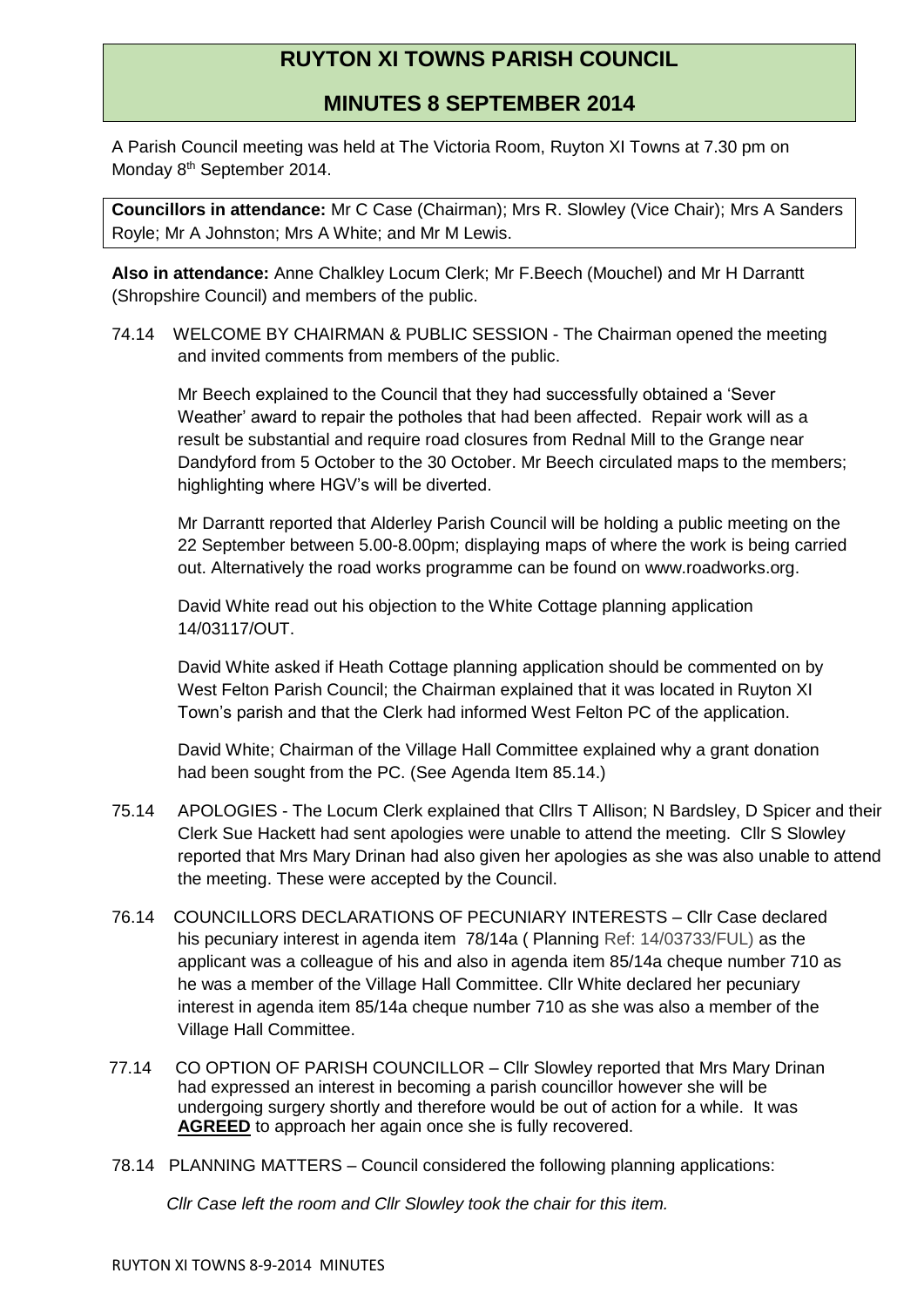**a.** Reference: 14/03733/FUL (validated: 18/08/2014)

Address: The Wheelhouse, Shotatton, Ruyton XI Towns, Shrewsbury SY4 1JG Proposal: Erection of single storey extension to rear elevation and detached garden store; elevational alterations; formation of enlarged terrace area with dwarf walling **Following some discussion Council agreed to make no comment.**

*Cllr Case returned to the room and resumed the chair.*

- b. Reference: 14/03629/FUL (validated: 11/08/2014) Address: Land Adj. Heath Cottage, Weirbrook, West Felton, Oswestry Proposal: Erection of 2 detached dwellings; formation of vehicular access **Following some discussion Council agreed to oppose the application as it did not comply with Shropshire Council's recently submitted Local Plan and SAMDev submission and the Parish Council's Parish Plan as it was outside the development boundary.**
- c. The Chairman stated that the following planning decisions have been notified to the Parish Council by SC:

Reference: 14/03117/OUT Address: Land Adj White Cottage , The Cliffe, Ruyton XITowns Proposal: Outline planning application for a detached bungalow, including access and scale **Status: Application withdrawn.**

Reference: 14/02872/COU Address: Memorial Hall, Church Street, Ruyton XI Towns, Shrewsbury Proposal: Change of use to be able to serve tea/coffee, cakes, sandwiches etc. to eat in or takeaway (Class A3) **SC Decision: Grant Permission**

- 79.14 COUNCIL TO CONSIDER THE BENEFITS OF REGISTERING ASSETS AS A COMMUNITY ASSET – The Chairman reported growing concerns about the Talbot Inn which was to have new owners next week. Following some discussion about community assets it was agreed to monitor the opening hours of the Inn; a valued business within the village.
- 80.14 CONFIRMATION & ACCEPTANCE OF PREVIOUS MEETING MINUTES: Council resolved without dissent that the draft minutes of the council held on the 14 August 2014 were confirmed as accurate. The Chairman was then instructed to sign the minutes as accurate. (Proposed AW; Seconded RS.)
- 81.14 DEFIBRILLATOR PROJECT The Chairman reported that the Primary School was very keen to get involved and would be arranging and paying for training. It was agreed that there was a need to spread the word to get about 12 volunteers to attend the training, and to find £100 funding for the 999 service. After discussion it was agreed to discuss this further at the next council meeting.
- 82.14 WAR MEMORIAL TASK GROUP- Cllr Sanders Royle reported that no response had been received from the War Memorial Trust.The Chairman reported that the Primary School may be commemorating WWI and the Parish Councillors have been invited to join in. Chairman to speak to the School and obtain further details.
- 83.14 HIGHWAYS & MAINTENANCE ISSUES & FOOTWAY LIGHTING: a. VAS Project – Nothing to report.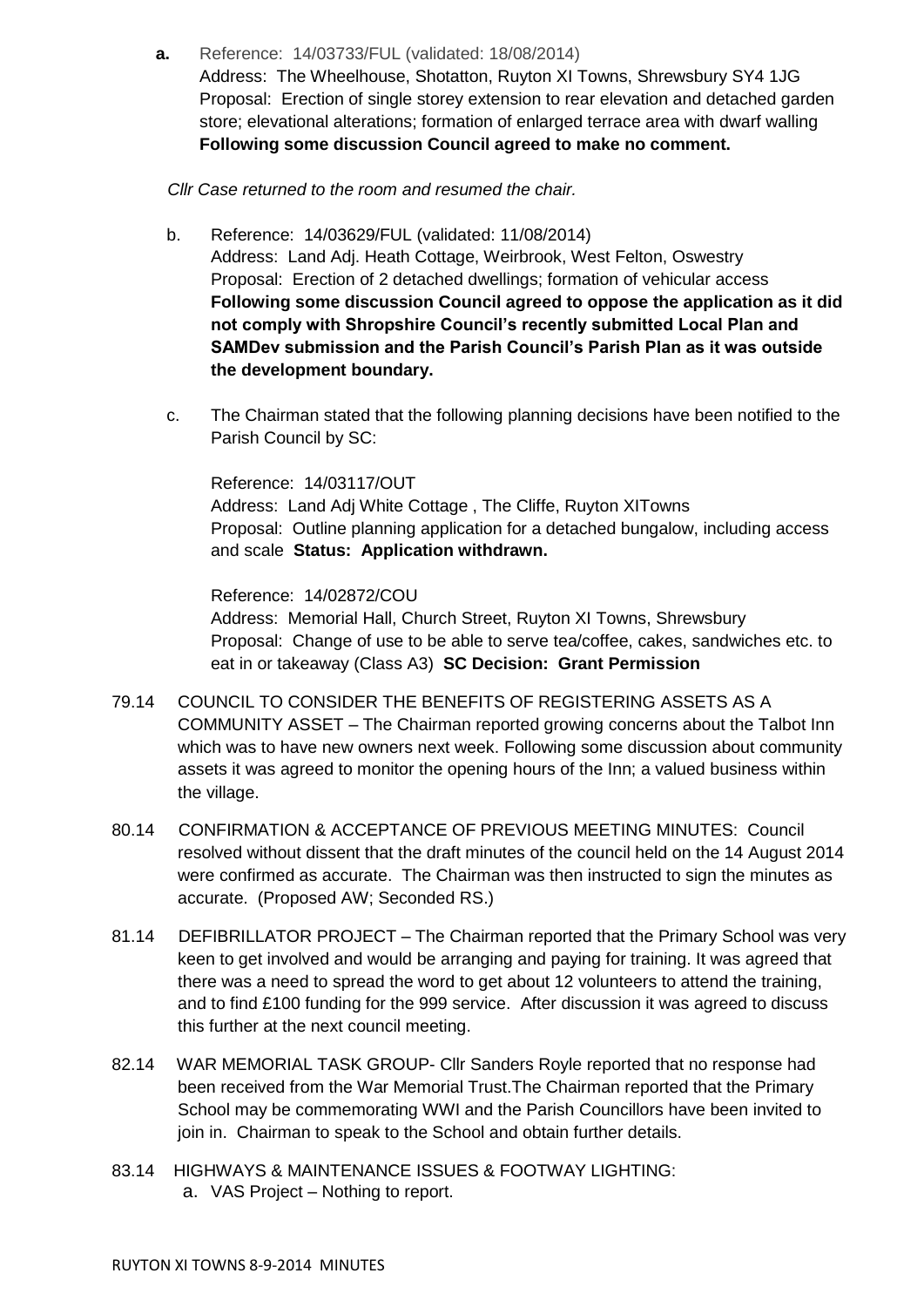- b. Maintenance issues. The Chairman reported that the lights had been repaired. Cllr Sanders Royle reported that there were still 4 that were not working. ACTION: The Chairman to follow up.
- c. Hanging baskets It was agreed that the hanging baskets were to be taken down.
- 84.14 ANNUAL RISK ASSESSMENT- After discussion it was agreed to defer this to the next council meeting.

## *Cllrs Case and White left the room.*

85.14 FINANCE

a. Payments – Council resolved without dissent to approve payment of the following invoices/reimbursements; which were checked to supporting paperwork by Cllrs Slowley and Lewis: Chq 707 D Peate £442.50 Village Maintenance (May – July) Chq 708 Mrs A Chalkley £19.50 (Travel Expenses for attending meeting) Chq 709 Shropshire Council £100.00 Parish Election costs 2013 Chq 710 Ruyton Village Hall Committee £100.00 (Donation to Autumn Produce Show; using Power of Competence)

Chq 711 Victoria Room £24.00 – For meetings booked in Aug and Sept.

- b. July Treasury Report (As provided by the Clerk in the Clerk's Report) This was noted by the Council.
- c. Accounts 2013-14 External Auditor's Report The Chairman reported that the Annual Return (AR) 2013-14 had been returned by the external auditors and that there were nothing to be addressed. The Chairman agreed to display the statutory notice and copy of the AR on the notice board.
- 86.14 SC REQUEST VILLAGE ENHANCEMENT The Chairman reported that the replacement tree planting scheme previously considered in July was not to replace the ones already in place, but provided additional oak trees. In view of this misunderstanding it was resolved to support the scheme, accept the trees and start planting. (Proposed by AJ; Seconded by CC.) Action: Clerk to notify SC.
- 87.14 CLERK'S UPDATE REPORT & COMMUNICATION Council noted the Clerk's report (Appendix A) as distributed with the agenda. The Chairman reported that he had received a letter from Idris Williams regarding the Sand Pit, Olden Lane. He read the letter to the members and informed them that it was a copy of the letter she had sent to Shropshire Council Planning Officer regarding the extensively cleared area of trees and she had written to enquire what the Planning Authority intended to do to get this planting re-established. This was noted.
- 88.14 LOCAL REPORTS Cllr Slowley reported that there was an Oswestry Area Committee meeting next week, which she was attending which would provide an opportunity for town and parish councils to discuss key strategic planning issues. She asked if members would report any issues they had to her to take to the meeting.

The Chairman reported that he had attended a meeting at SALC and was informed that all educational services at Shirehall would be relocating.

89.14 AMENDMENT TO STANDING ORDERS: Council resolved without dissent to adopt the following amendment as advised by NALC:

"The Openness of Local Government Bodies Regulations 2014 provides that a person may not orally report or comment about a meeting as it takes place if he or she is present at the meeting of a parish council or its committees but otherwise may: a) film, photograph or make an audio recording of a meeting;